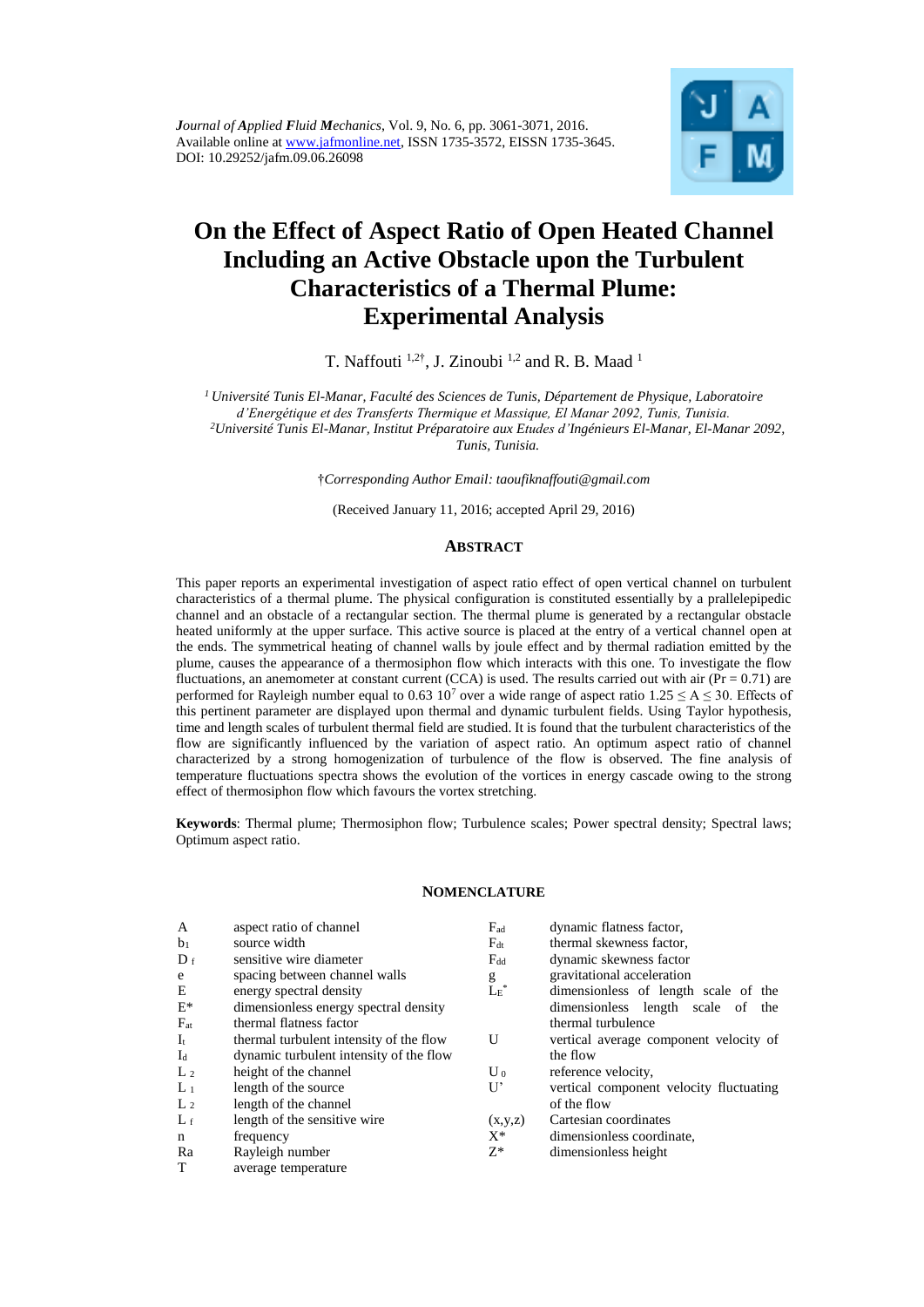- $T_a$  temperature of the ambient air<br> $T_s$  temperature of the hot source
- $T_s$  temperature of the hot source<br> $T'$  temperature fluctuation
- T' temperature fluctuation<br>T<sub>E</sub> time scale of the therma
- time scale of the thermal turbulence
- $\mathrm{Tr}^*$ dimensionless time scale of the thermal turbulence  $\chi$
- L<sup>E</sup> length scale of the thermal turbulence

## **1. INTRODUCTION**

The physical phenomenon of turbulent thermal plumes evolving in free or confined medium have been extensively investigated both experimentally and numerically owing to its several applications in nature and in industry, such as fires in forests/buildings/corridors, effect chimney, solar collectors, electronic components (McGrattan *et al*., 1996; Inard *et al*., 1997; Baum *et al*., 1998; Shiraishi *et al*., 1998; Zinoubi *et al*., 2004; Lavrov *et al*., 2006; Porterie *et al*., 2007; Yucel *et al*., 2008; Shi *et al*., 2009; Wang *et al*., 2009; Lee *et al*., 2010; Naffouti and Djebali, 2012; Naffouti *et al*., 2013; Rahmani *et al*., 2013; Li *et al*, 2014; Naffouti *et al*., 2015). Analysis of this natural convection flow presents a crucial importance to develop the techniques of prevention, to optimize the convective heat transfer of thermal systems and to better control the fires.

Most investigations related to thermal plumes flows in free and confined mediums are focused on the thermal and dynamic characteristics in physical space. By studying the buckling of a thermal plume, Yang (1992) noted that the transition region from laminar to turbulent flow is characterized by an asymmetrical deformation. Then, Dehmani *et al*. (1996) performed an experimental investigation on turbulent structure of axisymmetric thermal plume penetrating strong density stratification. It is found that the buoyancy forces are dominant in the zone of plume. Ouled Mohamed Mahmoud *et al*. (1998) studied a thermal plume generated by a hot disc heated uniformly at 573 K. After that, Elicer-Cortes *et al*. (1999) experimentally studied the ultrasound scattering from a turbulent round thermal pure plume. A numerical simulation was made by Haraa *et al*. (2004) on thermal plumes in free space using the  $k - \varepsilon$  standard model. By analyzing the development of a turbulent thermal plume produced by a turning hot disc, Pham *et al*. (2006) showed an amplification of thermal and dynamic turbulent intensity rates as increasing the disc rotation. Then, Naffouti *et al*. (2010) characterized the turbulent structure of a free thermal plume generated by a rectangular hot source. It is found that the fluctuating field is divided in two zones.

Many contributions are focused on the interaction phenomenon of a thermal plume with wall/thermal plume/thermosiphon flow. Agator (1983) made an experimental study on the interaction of a thermal plume produced by a spherical calotte heated at 737 K, with a vertical wall. Two zones of the flow and a destruction of the symmetry of thermal turbulence intensity plots are concluded. Then, Brahimi (1987,

- thermal expansion coefficient
- $\tau$ time shift

 $\beta$ 

 $\overline{\nu}$ 

- kinematic fluid viscosity
- thermal diffusivity

1989) analyzed the interaction of two identical turbulent thermal plumes generated by two hot discs. It is found a strong interference between the plumes. A. Ould Mohamed Mahmoud (1998) analyzed the thermal plume in a vertical cylinder open at the ends. Near the active source, a supplementary instability zone is added to classical zones. By studying the same configuration, Zinoubi *et al*. (2004) are interested to form factor effects on the resulting flow of plume-thermosiphon. Bouslimi *et al*. (2005) studied a guided turbulent thermal plume by a vertical cylinder open at the ends. Next, Zinoubi *et al*. (2007) studied a turbulent thermal plume with heat disc inside a vertical prallelepipedic canal. Using lattice Boltzmann method, a numerical study of thermal plumes at high Rayleigh number has been conducted by Rosdzimin *et al*. (2010). It is shown that the movement of thermal plumes is influenced by the distance between two heated cylinders. T. Naffouti *et al*. (2009) experimentally studied a turbulent thermal plume inside a vertical canal heated by thermal radiation. The results show that the turbulent structure of the flow is divided in three zones. Recently, Naffouti *et al*. (2015) analyzed the effect of spacing between canal walls maintained at a constant temperature of 323 K on the thermal and dynamic average fields of a turbulent thermal plume. It is found the existence of an optimum spacing whose flow rate and thermal energy are maxima.

In order to estimate the average length and time of the vortices structures of the flow, a limited number of investigations are oriented to study the turbulence characteristics scales. Agator *et al*. (1983) experimentally investigated the thermal turbulent field of a thermal plume generated by a hot spherical calotte. The flow is characterized by a big length scale on the plume axis about 22.1 cm. In addition, it is found that this scale loses half of its value when an obstacle is located in the immediate vicinity of the plume such as a vertical plate or a second identical plume. For a vertical isotherm plane plate (1978), the longitudinal length scale of turbulence does not exceed 10 cm. By studying the length scale of dynamic turbulent field of thermal plume evolving in a stratified medium, Dehmani *et al*. (1996) show that the dissipative vortices average length is approximately 0.9 cm. Compared to the results of Son (1977), dissipation scale is about a centimeter.

Few researchers contributed to spectral analysis of thermal plume fluctuations. Agator *et al*. (1983) show a shift of the spectra of a thermal plume by a hot spherical calotte towards high frequency as we move away from the active source. Dehmani *et al*.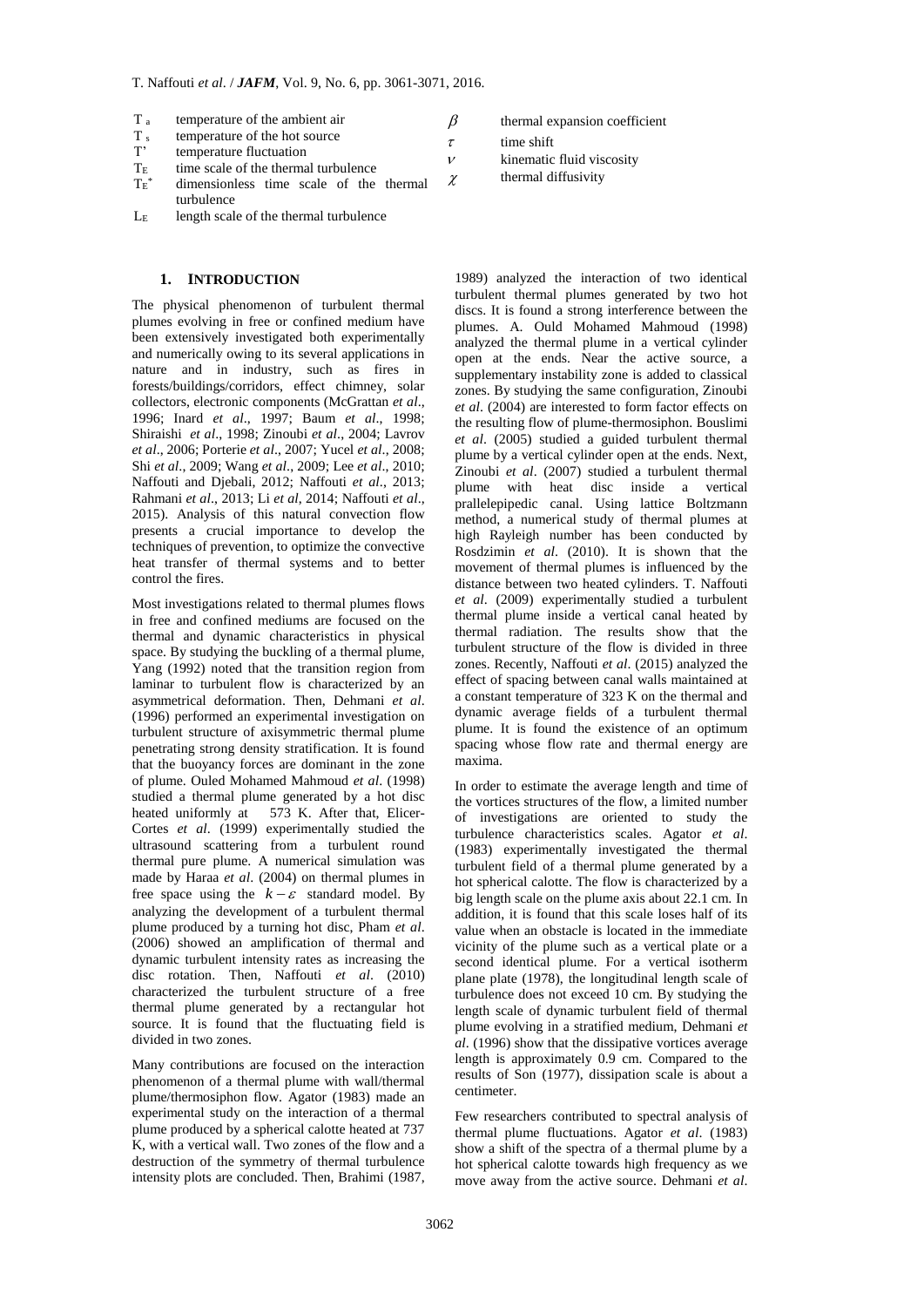(1996) studied the axial evolution of the spectra of dynamic fluctuations of thermal plume penetrating strong density stratification. It is noted that the production effects by "buoyancy" are identified in the zone of the plume corresponding to the law  $n^{-1}$ of Tchen (1953). After that, an experimental study was conducted by Elicer-Cortés *et al*. (2004) on the thermal spectra from a turbulent thermal plume by ultrasound scattering. It identified three distinct spectral laws versus the frequency n. A first region of energy production characterized by the law  $n^2$ . A third region of energy dissipation where the law  $n^{-7}$ of Heisenberg (1983) is identified. An intermediate region of energy transfer from the largest vortices towards the smallest scales where the law n-3 of Lumley (1964) is observed. This law is characteristic of anisotropic turbulence caused by the buoyancy forces (2002). By studying the temperature fluctuations spectra of a resulting flow plume-thermosiphon in a vertical canal heated only by thermal radiation, Naffouti *et al*. (2009, 2010) show that the big structures vortices carriers of energy evolve toward smaller dissipative structures as we move away from the active source. After that, Zinoubi *et al*. (2011) examined the thermal spectra of a thermal plume generated by a hot disc placed at the entry of a vertical prallelepipedic canal. He showed the existence of the laws spectral  $n^{-1}$ ,  $n^{-3}$ and  $n^{-7}$ .

The present analysis represents a further effort to extend the experimental study carried out by Naffouti *et al*. (2015) on the effect of walls spacing of a vertical channel on thermal and dynamic average fields of a thermal plume. This investigation has not been concerned with the effect of aspect ratio of a vertical channel on turbulent characteristics of a thermal plume generated by an active obstacle. Hence, the main objective of this study is to release the effect of aspect ratio of a vertical channel heated at a constant temperature on the fine structure of a thermal plume.

## **2.1 Physical Configuration and Measurement Technique**

The physical configuration under investigation is illustrated in Fig.1.a. It is mainly constituted of a rectangular hot obstacle (1) and a vertical channel (2). The channel open at the ends is the association of two parallel square Duralumin flats plates and two other rectangular Plexiglas plates. The height of the channel is  $L_2 = 40$  cm and four distances between the Duralumin plates are considered 7.5 - b - 180 cm. Both plates are symmetrically heated at a uniform temperature of 323 K. At the channel entry is localized an obstacle heated only at the upper surface by joule effect at 573 K. This active source equidistant of two duralumin plates has a length of  $L_1 = 40$  cm and a width of  $b_1 = 6$  cm. The hot obstacle generates a thermal plume flow which interacts with thermosiphon flow inside the channel. The system is located on a frame (3) at 80 cm above the ground to allow air supply from below. A calibrated hot wire probe (4) is used to measure the fluctuations of temperature and velocity of the flow (Fig.1.b). The sensitive platinum wire of the probe has a diameter of  $D_f = 7.5 \mu m$  and a length of  $L_f = 3$ 

mm. In this connection, the technique of a resistant wire anemometer at constant current (CCA) adopted in the present study has been discussed by many researchers (Brahimi *et al*., 1989; Naffouti *et al*., 2009; Son *et al*., 1975; Ben Maad and Belghith, 1992). A probe displacement system (6) in the x and z directions is used. A computer provided with a data acquisition card permits to save the instantaneous measurements of thermal and dynamic turbulent fields (5, 7, 8). After the application of Shannon theorem, the adopted sampling period is 15 ms. Owing to the strong dependence of the flow on the surrounding conditions, the experiment is carried out in a quiet atmosphere inside an independent closed room.



**Fig. 1. Experimental setup (a) and irregular signal of temperature fluctuations sampled by the probe (b).**

#### **3. MAIN RESULTS AND DISCUSSIONS**

Analysis of experimental data of thermal and dynamic fluctuations of the flow is carried out for a Rayleigh number equal to  $0.63 \times 10^7$  and for air with Pr  $= 0.71$ . Four aspect ratios; A<sub>1</sub> = 1.25, A<sub>2</sub> = 1.83, A<sub>3</sub> = 2.5 and  $A_4 = 30$  corresponding to spacing between channel walls;  $e_1 = 7.5$  cm,  $e_2 = 11$  cm,  $e_3 = 15$  cm and  $e_4 = 180$  cm, are examined. The Bohr effects are neglected and the physical problem is supposed 2D. Consequently, the thermal and dynamic fields are presented only on the mid-plane of channel (xOz). For each configuration, three sections are presented;  $Z^* = 0.10$ ,  $Z^* = 0.37$  and  $Z^* = 0.92$ .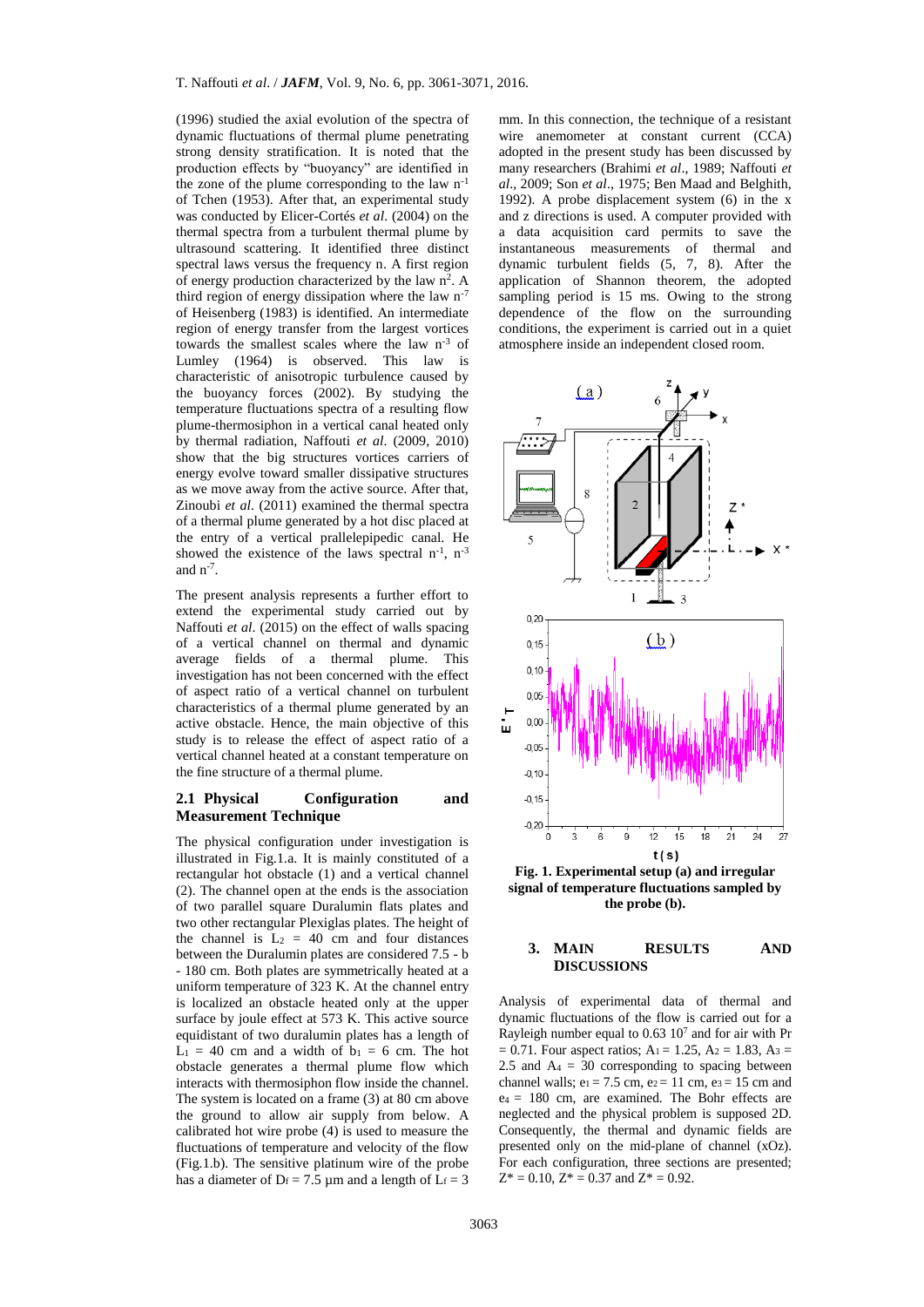## **3.1 Aspect Ratio Effect of Channel on Thermal Turbulent Intensity**

## **3.1.1 General View of Turbulent Field**

The iso-values networks of thermal turbulent intensity reported to the temperature difference between the hot obstacle and the ambient air for various aspect ratios are illustrated in Fig.2. It is found that the turbulent field traced on the mid-plan of channel (xOz) is affected by the spacing between channel walls. For aspect ratio A1, the figure shows the existence of two zones different from those of free thermal plume. Near the obstacle, a first zone is characterized by intense turbulence rate at  $X^* = 0$ owing to the predominance of the buoyancy forces. Higher than the hot source, the turbulence rates variation becomes relatively weaker thus indicating the establishment of turbulence in the second zone. Increasing aspect ratio to A2, behavior of thermal turbulent field is completely changed. As we move away from the obstacle, turbulence rates decrease particularly at the upper region of channel due to the attraction of trapped threads aspired on both sides of active source by the hot walls. Consequently, the interaction between thermal plume and thermosiphon flow which surround it is feeble. For the configuration related to aspect ratio A3, the structure of iso-values turbulent intensity is divided in three different zones. In the vicinity of the obstacle, a first zone is described by weak turbulence rates particularly on both sides of the obstacle. Downstream, an intermediate zone of preestablishment of turbulence is characterized by the intensification of thermal turbulence in the central region of the flow due to a strong interaction between thermosiphon flow and thermal plume. A third zone where the variation of turbulent rates is weaker thus translating a better establishment of turbulence in the upper region of channel. A similar structure is given in the previous works (Ould Mohamed Mahmoud *et al*., 1998; Zinoubi *et al*., 2004) on the study of resulting flow of plume thermosiphon inside a vertical cylinder. For the highest aspect ratio A4, it is found that the structure of thermal turbulent field is identical to the classical zones of a free thermal plume (Zinoubi *et al*., 2004). Consequently, the effect of thermosiphon flow is neglected for the case of channel walls far from the active obstacle.

## **3.1.2 Vertical Evolution of Turbulent Intensity**

Standard deviation of thermal fluctuations obtained on mid-plane of canal (xOz) for  $X^* = 0$  at different aspect ratios is seen in Fig.3. Based on the observations of the plots, it is clear that the aspect ratio of canal affects the thermal turbulence. For smaller aspect ratio A1, two different behaviors are identified as we move away from channel entry. Near the hot obstacle, the profile highlights a maximum of turbulence rate approximately at  $Z^* =$ 0.05 related to a considerable interaction between the ambient air aspired by channel entry and the plume flow. For levels greater than  $Z^* = 0.05$ , the turbulence rates decrease and their variation becomes relatively weak thus translating the

establishment of turbulence. With increasing aspect ratio to  $A_3$ , thermal turbulence increases with the appearance of three different evolutions appearance characterized by a maximum of turbulence rate near the level  $Z^* = 0.2$ . This maximum corresponds to a significant effect of thermosiphon flow which interacts strongly with plume flow. For low levels  $Z^*$  < 0.15, the weak values of turbulence rates are due to the preponderance of buoyant plume over thermosiphon flow close to active obstacle. For Z\*  $> 0.2$ , a reduction of thermal turbulence versus  $Z^*$  is observed. After, the turbulence remains constant beyond  $Z^* = 0.6$  thus indicating a fine establishment of thermal turbulence. Increasing aspect ratio to A4, turbulent intensity decreases about 15 %. Regarding the results, we can suppose the existence of an optimum aspect ratio of channel characterized by a stronger turbulent intensity related to important effect of thermosiphon flow which favors a fast destruction of big vortices of thermal plume between vertical channel walls.



**Fig. 2. General view of thermal turbulent intensity iso-values for various aspect ratio of the channel.**

## **3.2 Aspect Ratio Effect of Channel on Dynamic Turbulent Intensity**

#### **3.2.1 Transversal Repartitions**

Fig. 4 depicts the transversal repartition of dynamic turbulent intensity for three sections versus aspect ratio A ranging from  $A_1 = 1.25$  to  $A_4 = 30$ . The plots show that the dynamic turbulent field is strongly influenced by the variation of the spacing between channel walls. For smaller aspect ratio A1,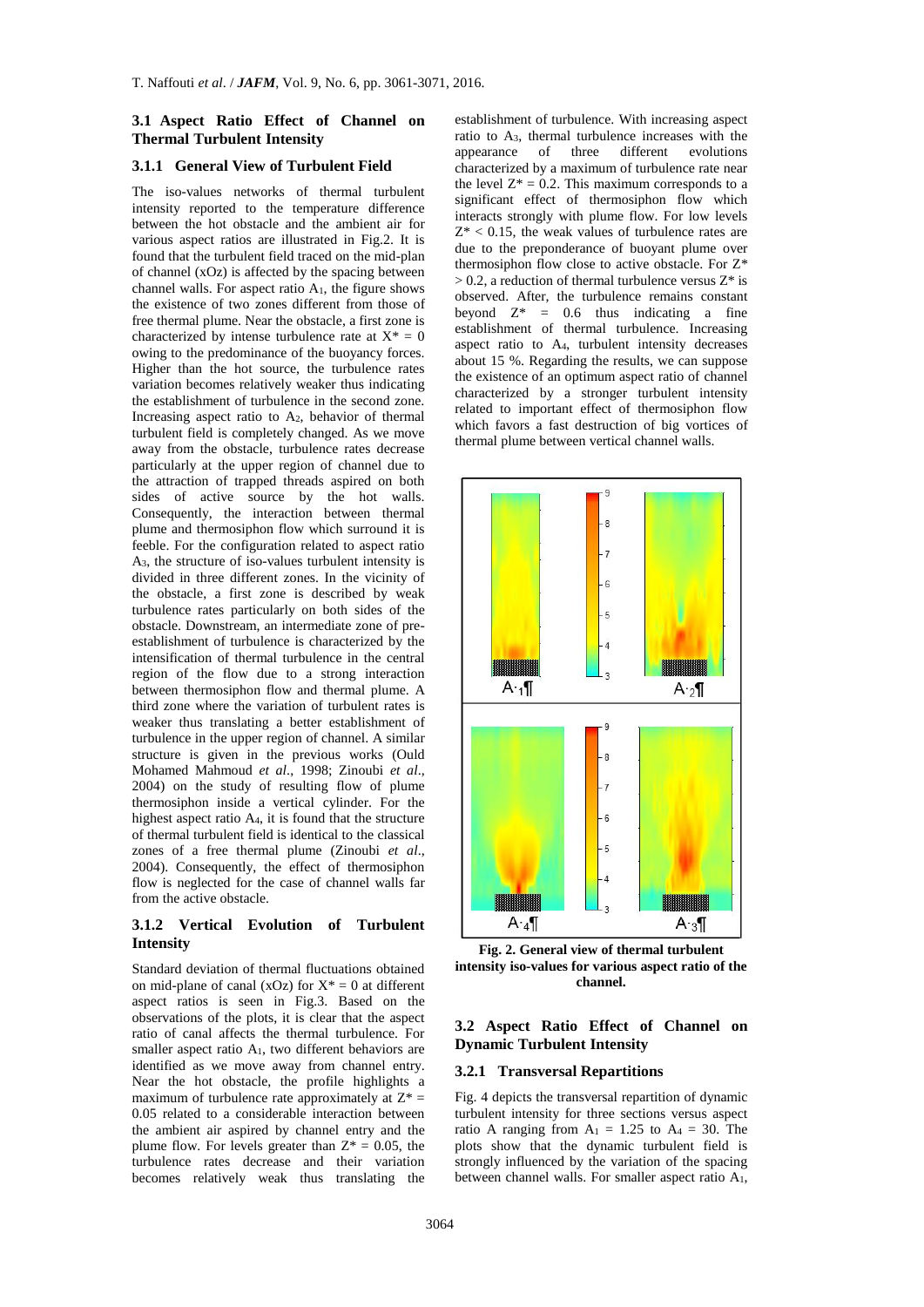the profiles are flattened and the average value of dynamic fluctuations is about 20 % as we move away from the hot obstacle. This result demonstrates the preponderance of charge losses phenomenon which slows down the thermosiphon flow at channel entry. Increasing aspect ratio to A<sup>3</sup> causes an increase of turbulence rates above the active obstacle  $(Z^* = 0.10)$  about 15 %. This growth is owing to a strong interaction between the buoyant plume and the supply puff coming from the channel entry. On both sides of the obstacle, turbulence rates are weaker due to the existence of a laminar flow of the thermosiphon. Downstream  $(Z^* = 0.92)$ , dynamic turbulence does not exceed 12 % and the fluctuations become comparable causing an establishment of turbulence in the higher region of channel. The same observations are presented by Naffouti *et al*. (2009, 2010) on the behavior of thermal plume evolving in a confined environment. For the largest aspect ratio A4, plots present same evolution with a minimum of turbulence rates about 10 % owing to the preponderance of laminar aspect of thermal plume on mid-plane of channel (xOz). On both sides of the obstacle, a slight intensification of turbulence is observed as we move away from the active source.



**Fig. 3. Vertical evolution of thermal turbulent intensity for various aspect ratio of the channel.**



**Fig. 4. Transversal distribution of dynamic turbulent intensity for three section vs various aspect ratio of the channel.**

## **3.2.2 Vertical Evolution of Turbulence Intensity**

Fig.5 illustrates the evolution of dynamic turbulence rates for  $X^* = 0$  with various values of aspect ratios of channel as a function of level Z\*. The corresponding plots confirm that the structure of the flow is strongly affected by the variation of aspect ratio A. As it can be seen from the figure, the maximum of dynamic turbulence rate increases about 7 % with increasing aspect ratio from 1.25 to 2.5. This maximum which moves away from hot source versus aspect ratio consolidates the intensification of thermosiphon flow particularly for aspect ratio A3. Beyond aspect ratio A3, turbulence rates decrease and become comparable due to the absence of the thermosiphon phenomenon. From these analyses, it is possible to note the existence of an optimum aspect ratio characterized by significant dynamic turbulence rates.



**Fig. 5. Vertical evolution of the dynamic turbulence intensity for various aspect ratio of the channel.**

### **3.3 Existence of an Optimum Aspect Ratio of Channel**

Plots of the geometrical location of the maximum of thermal and dynamic turbulence intensity on the mid-plane of channel (xOz) versus aspect ratio are depicted in Figs. 6 and 7, respectively. The profiles consolidate the existence of an optimum aspect ratio observed previously by Naffouti *et al*. (2015) on the study of thermal and dynamic average fields of the flow. This optimum aspect ratio is near to 2.25 corresponding to aspect ratio  $A_3$  (region 2) where the effect of thermosiphon is significant. It is characterized by a maximum of turbulence rate related to a strong interaction between thermal plume and thermosiphon flow. In region 1, the reduction of aspect ratio causes a weakening of thermal and dynamic turbulence thus indicating the preponderance of charge losses particularly for smallest aspect ratio A<sub>1</sub>. For aspect ratios higher than optimum spacing (region 3), turbulence rates decrease with spacing between channel walls due to a weak interaction plume-thermosiphon in particularly for the biggest aspect ratio equivalent to free thermal plume.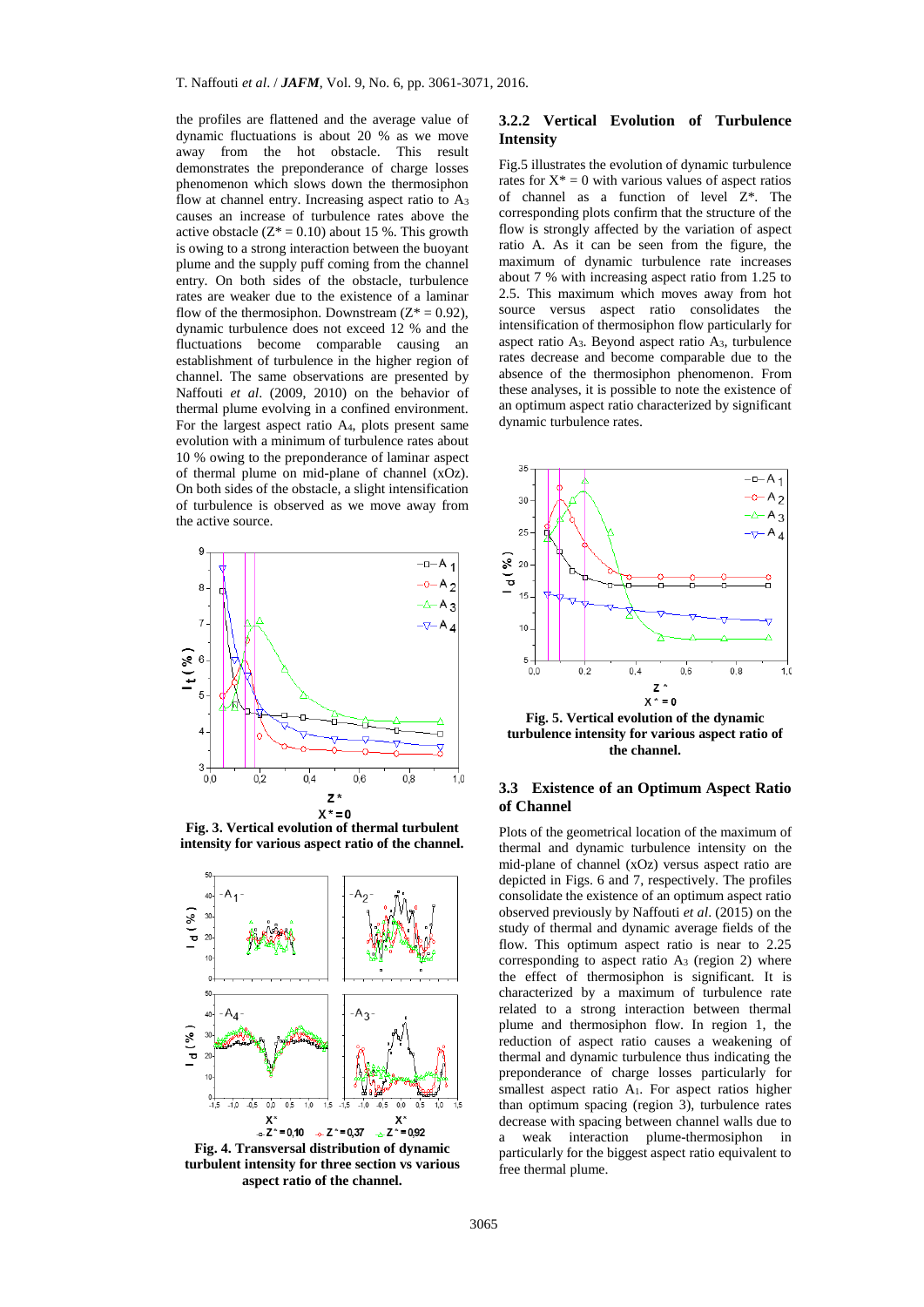

**Fig. 6. Geometrical location of the maximum of thermal turbulence intensity on the mid-plane of channel (xOz) related to various aspect ratios.**



**Fig. 7. Geometrical location of the maximum of dynamic turbulence intensity on the mid-plane of channel (xOz) related to various aspect ratios.**



**for three sections.**

#### **3.4 Aspect Ratio Effect of Channel on Flatness and Skewness Factors**

The transversal repartitions of thermal and dynamic skewness and flatness factors for three sections at various aspect ratios of channel are shown in Figs. 8-11. The analysis of these factors highlights the difference between the probability density law governing the fluctuations repartition of the fluid

and the ideal Gaussian probability corresponding to the skewness and flatness factors  $F_d = 0$  and  $F_a = 3$ , respectively. It is found that thermal and dynamic factors are strongly influenced by the changing of aspect ratio A.



**Fig. 9. Transversal evolution of thermal flatness factors vs aspect ratio of the channel** 





**skewness factors vs aspect ratio of the channel for three sections.**

For aspect ratio  $A_1$ , figure 8 shows positive values of thermal skewness factors which decrease as we move away from the active obstacle. It is related to hot air puffs transported by the plume towards a region where the temperature is lower. Increasing aspect ratio to  $A_3 = 2.25$ , the values of skewness factors become practically zero at the end of channel ( $Z^* = 0.92$ ) owing to an equiprobability of the existence of the plume and the supply air puffs. The negative skewness translates the preponderance of fresh air of thermosiphon flow which supplies the system by the low. For section  $Z^* = 0.10$  just above the hot obstacle related to aspect ratio A1, the values of thermal flatness factor are greater than 3 thus indicating the existence of the intermittency phenomenon between the plume flow and the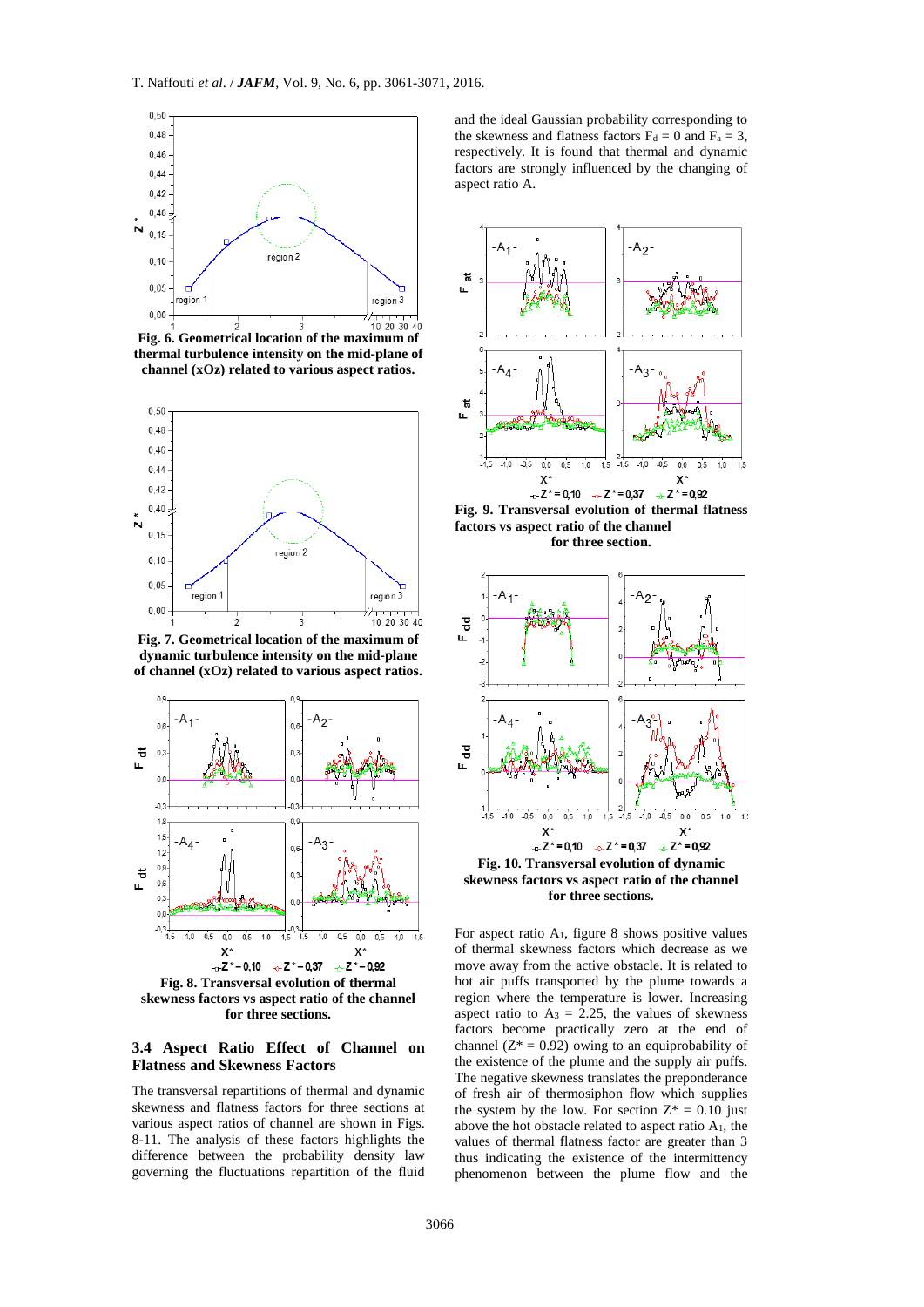supply fresh air. For higher levels  $(Z^* = 0.37$  and  $Z^* = 0.92$ ), the flatness factors values become lesser than 3. On both sides of median plane of the obstacle and for aspect ratio A3, the high flatness factors observed in section  $Z^* = 0.37$  are related to the considerable effect of thermosiphon flow which strongly interacts with thermal plume. Increasing aspect ratio increases the values of dynamic skewness and flatness factors (Figs.10 and 11) to attain its maximum on both sides of the hot obstacle for aspect ratio A<sup>3</sup> due to the intensification of thermosiphon phenomenon. Increasing aspect ratio to A4, decrease these factors. For A4, flatness factors are near to value 3 skewness factors are practically zero. Consequently, the repartition of flow fluctuations is similar to a Gaussian distribution far from the active source.



**Fig. 11. Transversal evolution of dynamic flatness factors vs aspect ratio of the channel for three sections.**



**Fig. 12. Vertical evolution of the dimensionless turbulence thermal time scale vs aspect ratio of**  the channel for  $X^* = 0$ .

## **3.5 Aspect Ratio Effect of Channel on Thermal Turbulence Scales**

By integration temporal autocorrelation of thermal fluctuations, time integral scale is obtained using the following expression:

$$
T_E = \int_0^{t_0} R(\tau) d\tau
$$
 where to is the value which

corresponds to R  $(\tau) = 0$ .

Using the Taylor hypothesis (1977), length scale of turbulence is calculated by the following equation:

 $L_E = T_E \cdot V_0$  where  $V_0$  is the average vertical velocity of the flow on the mid-plane of channel (xOz). The study of length scale of turbulence enables us to define the size of the vortices which characterize the development mechanisms of the flow turbulence inside the channel. Moreover, it defines the distance beyond those two fluid particles of the flow which cannot interact any more.



**Fig. 13. Vertical evolution of the dimensionless turbulence thermal length scale vs aspect ratio of**  the channel for  $X^* = 0$ .

The vertical evolution of time and length scales of thermal turbulence for various aspect ratios of channel and the height  $Z^*$  on the median-plane of the obstacle  $(X^* = 0)$  are plotted in Figs. 12 and 13, respectively. It is clear that both scales are affected by the changing of this geometrical parameter. For lower aspect ratio A1, memory and length scale of turbulence decrease as we move away from the hot obstacle. This shows that the interaction between the vortices of the flow becomes feeble particularly at the channel exit where the dissipative vortices are predominant. For smaller aspect ratio A1, the maximums of length and time scales are about 0.4 and 0.65 corresponding to 17 cm and 0.6 s, respectively. It is related to a strong interaction between the big scales generated by thermal plume and thermosiphon flow at channel entry. Increasing aspect ratio to  $A_3 = 2.5$ , memory and length scale of turbulence increase to attain its maximum about 0.98 and 0.74 corresponding to 9 s and 30 cm, respectively. Then, it decrease and the length scale is about a centimeter. For  $Z^* = 0.2$ , the maximums confirm the strong effect of thermosiphon flow which interact strongly with thermal plume. For higher aspect ratio A4, the evolution of thermal scale of turbulence is similar to smaller aspect ratio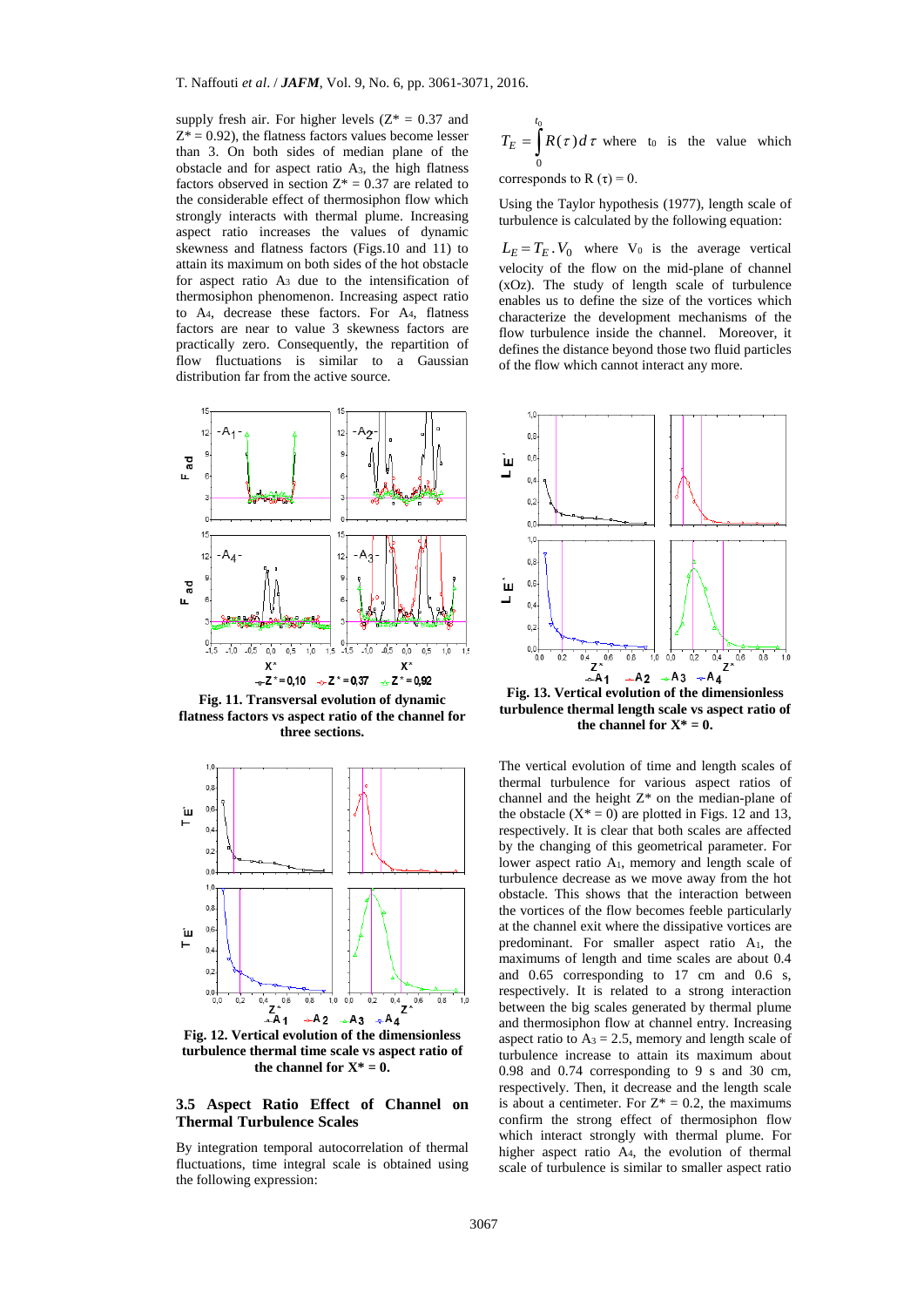A1 and the length scale does not exceed 0.87 corresponding to 35 cm. Compared to several investigations on natural convection problems, the length scale obtained by; Agator and Son (1983) is 22.1 cm (free thermal plume), 10 cm (wall-plume), 11.5 cm (plume-plume) and Lochet *et al*. (1983) is 5.5 cm. The lenght scale for the dissipative vortices calculated by Dehmani *et al*. (1996) and Son (1977) is 0.9 cm and 1 cm, respectively.

#### **3.6 Aspect Ratio Effect of Channel on Spectral Density of Thermal Fluctuations**

In order to better characterize the fine structure of a turbulent flow, an analysis of the distribution of spectral energy of thermal fluctuations is necessary. In this study, we used the Fast Fourier Transform (FFT) proposed by Cooley and Tukey (1965). This technique is applied to autocorrelation function of temperature fluctuations  $R(\tau)$  in order to obtain thermal spectra. In this connection, the FFT is adopted by many authors (Agator and Son, 1983; Lochet *et al*., 1983; Cooley and Tukey, 1965; Ben.Maad and Belghith, 1994; Ould Mohamed Mahmoud *et al*., 1998), on the problems of natural convection.

$$
R(\tau) = \frac{T'(t).T'(t+\tau)}{\sqrt{T'^2(t)} \sqrt{T'^2(t+\tau)}}
$$
 where T' is the

temperature fluctuation of the flow, t is the time parameter and  $\tau$  is the time shift.

The spectra of thermal energy are standardized in the following form:

$$
\int_0^\infty E(n) \, d\, n = 1
$$
 where n indicate the frequency

and E is the energy spectral density.

### **3.6.1 Logarithmic Presentation of Thermal Spectra**

Profiles related to the normalized energy spectral density E of temperature fluctuations as a function of the frequency for various aspect ratio of channel and height Z\* on median plane of active obstacle  $(X^* = 0)$ , are illustrated on Fig. 14. For each studied configuration, the increase of the frequency n leads to decrease the normalized amplitude. This behavior is consistent with the usual process of energy cascade from big vortices toward dissipative vortices. In fact, the main mechanism responsible for the energy cascade is the vortex stretching based on the elongation of vortex which enhances the thermal transfer between different vortices. Consequently, the viscous forces become intense and dissipate energy by the dissipative scales. In addition, the representation of these spectra in Log-Log coordinates consolidates the scenario of energy cascade by identifying some spectral laws known in natural convection. For lower frequency (0.1 - n - 8 Hz), law n<sup>-1</sup> of Tchen (1953) is observed in raison to strong turbulent production of energy by big vortices created at channel entry  $(Z^* = 0.10)$ . Law n<sup>-3</sup> introduced by Lumley *et al.* (1964), corresponding to the zone of transition towards turbulence  $(Z^* = 0.37)$ , is checked for intermediary frequency (8 - n - 15 Hz). It is related to vortices responsible of energy transfer from large structures to smaller scales. Law n<sup>-7</sup> of Heisenberg (1977) corresponding to dissipative scales is showed at higher frequencies particularly for  $Z^* = 0.92$  where the viscous forces dominate the flow at channel exit. From this spectral analysis, it is found the absence of classical law n-5/3 of Kolmogorov observed in forced convection owing to weak values of the Reynolds number of the flow.



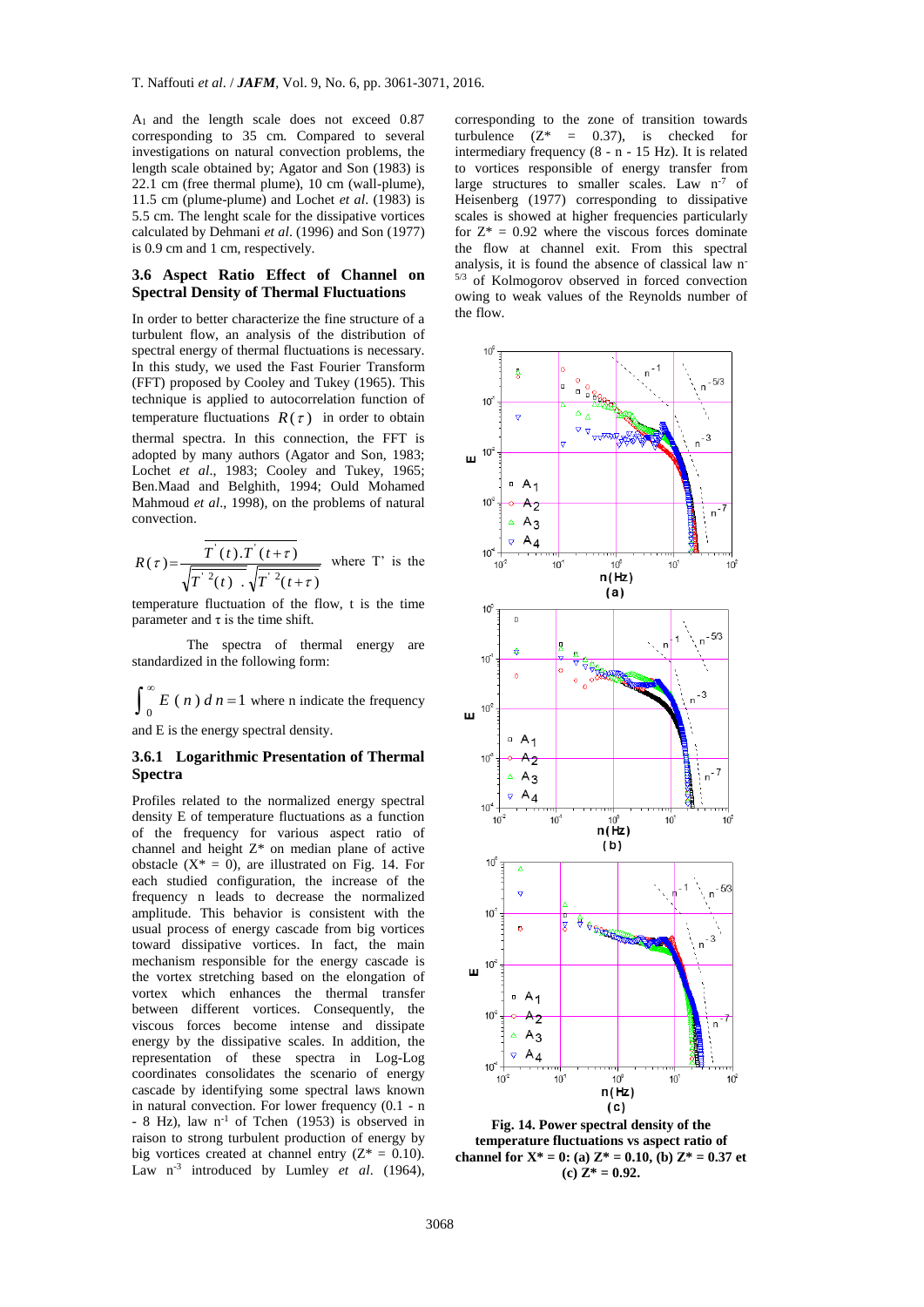## **3.6.2 Vertical Evolution of Spectral Density of Thermal Energy**

Plots of the spectral density of thermal energy as a function of aspect ratio of channel and different height  $Z^*$  for  $X^* = 0$  are depicted in Fig.15. This representation highlights the cascade of energy of the vortices particularly for aspect ratio A<sup>3</sup> corresponding to optimum energy transfer. The same process is found by Zinoubi *et al*. (2011) on the study of temperature spectra from a turbulent free thermal plume and in interaction with its material environment. For aspect ratio A1, the profile consolidates the existence of two zones of the flow. Close to active obstacle, a first zone is characterized by a considerable production of energy owing to the predominance of the big vortices structures. Beyond  $Z^* = 0.15$ , a second zone of energy transfer towards the small vortices. Increasing aspect ratio to  $A_3 = 2.5$  changes the evolution of spectral density and consequently three different zones described previously are observed. A first zone near the obstacle  $(Z^*$  < 0.10) is related to a strong production of energy by the large vortices which propagate from channel entry. For intermediary levels Z\* corresponding to a reduction of spectral energy, the gap of the second zone of energy transfer towards the averages vortices increases with aspect ratio. This shows that the thermosiphon flow which strongly interact with thermal plume can favors the enhancement of heat transfer inside the canal by the destruction of the vortices structures. A similar trend is given in the previous investigations (Zinoubi *et al*., 2004; Naffouti *et al*., 2010). For higher Z\*, a third zone of dissipative energy owing to the preponderance of dissipative vortices. For the greater aspect ratio A4, the evolution of the profile is nearly identical to those of aspect ratio A<sup>1</sup> with an intensification of spectral energy near the obstacle.



**Fig. 15. Vertical evolution of power spectral density of the temperature fluctuations vs aspect ratio of channel for**  $X^* = 0$ **.** 

## **4. CONCLUSION**

The experimental investigation carried out in this article is a new contribution to analyze the effect of aspect ratio of a vertical channel on the turbulent characteristics of a thermal plume produced by an isothermal heat obstacle. This active source is localized at channel entry symmetrically heated at uniform temperature. To explore thermal and dynamic fluctuating fields between the hot walls of channel, the technique of hot wire anemometry at constant current (CCA) is used. The main results are illustrated as follows:

- It is concluded that the thermal and dynamic turbulent fields of the flow are strongly affected by the variation of the parameter aspect ratio of channel. For the smallest aspect ratio A1, the structure of turbulent field is divided in two zones different from those of free thermal plume. Just above the obstacle, a first zone is characterized by strong turbulence rates. Higher, a second zone of established turbulence where the viscous forces are predominant. Increasing aspect ratio to  $A_3$  completely changes the behavior of turbulent field and consequently a supplementary zone is observed close to the obstacle. This zone is characterized by weak thermal and dynamic fluctuations. Also, a growth of turbulence rates is detected downstream of the active obstacle owing to a significant effect of thermosiphon flow which strongly interacts with thermal plume. Increasing aspect ratio to A4, the structure of thermal turbulent field becomes similar to that of free thermal plume and the dynamic turbulence intensity decreases about 15 %.
- It is shown the existence of an optimum aspect ratio of channel whose value is about A<sup>3</sup> characterized by maximum of thermal and dynamic turbulence rates and skewness and flatness factors owing to the intensification of thermosiphon phenomenon.
- Increasing aspect ratio to A3, memory and length scale of turbulence in the vicinity of the active obstacle increase to attain its maximum about 9 s and 30 cm, respectively. Then, it decreases and the length scale is about 1 cm at channel exit. For aspect ratios A1 and A4, plots of turbulence thermal scale are similar and the length scale does not exceed 35 cm for higher aspect ratio.
- Spectral analysis shows a scenario of energy cascade of the vortices as we move away far from the obstacle to channel exit for different aspect ratio of channel. Some spectral laws known in natural convection are identified; laws of n-1 of Tchen, n-3 of Lumley and n-7 of Heisenberg related to big, average and<br>dissipative vortices, respectively. Also, vortices, respectively. Also, increasing aspect ratio to A3 favors the enhancement of heat transfer inside the channel by the destruction of the vortices structures with thermosiphon flow.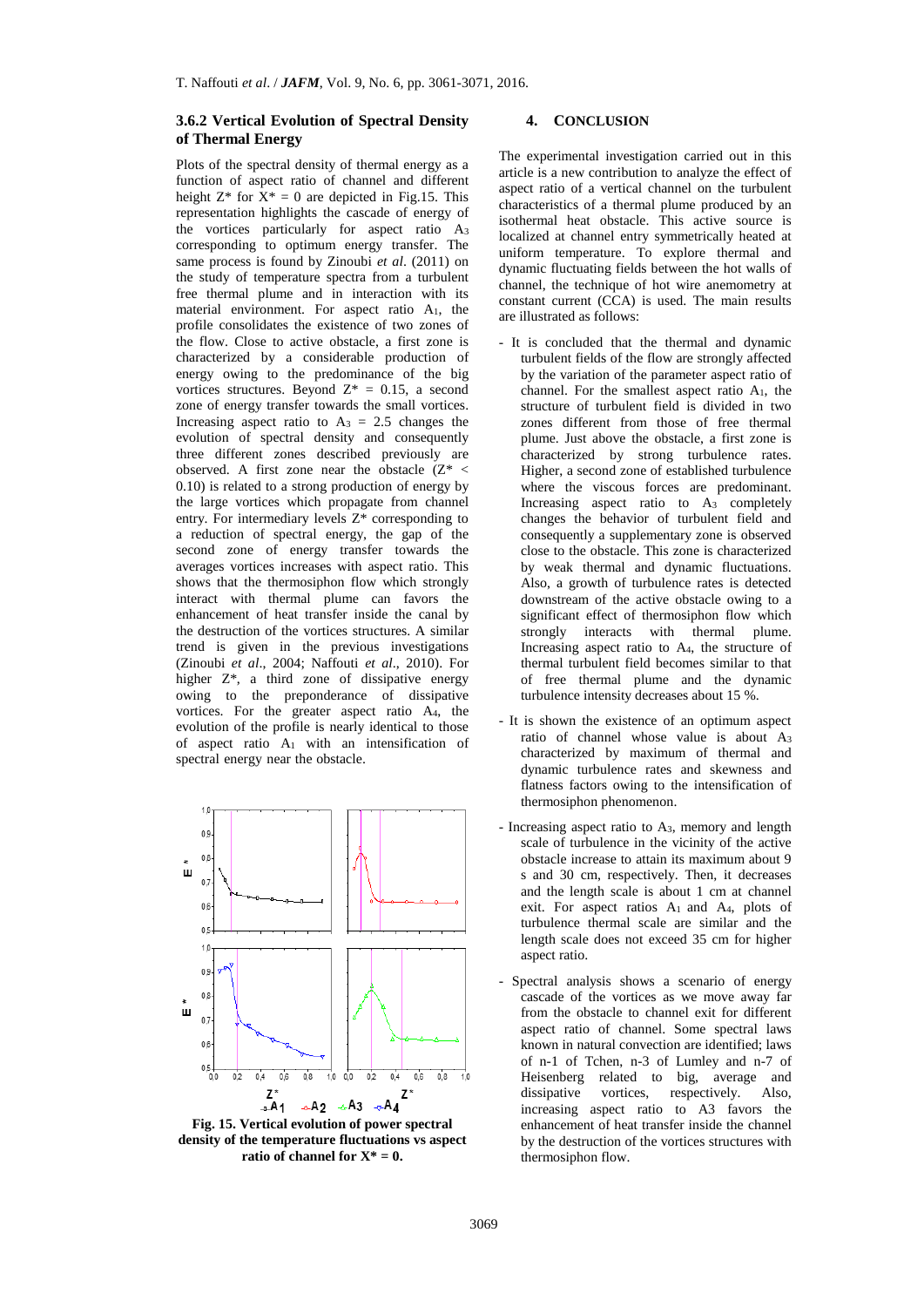#### **REFERENCES**

- Agator, J. M. (1983). Contribution à l'étude de la structure turbulente d'un panache thermique à symétrie axiale. Interaction du panache avec son environnement limité. Thèse de Docteur-Ingénieur, Université de Poitiers.
- Agator, J. M. and D. K. Son (1983). Corrélation spatio-temporelle des fluctuations de température dans un panache thermique à symétrie axiale. Turbulence*. Comptes Rendus de l'Académie des Sciences*. Paris, t. (296).
- Agator, J. M. and D. K. Son (1983). Analyse spectrale du champ thermique d'un panache turbulent à symétrie axiale. *Comptes Rendus de l'Académie des Sciences*. Paris, t. (296), 1119- 1122.
- Baum, R. T., K. B. McGrattan and M. R. Nyden (1998). An Examination of the applicability of computed tomography for the measurement of component concentrations in fire-generated plumes. *Combustion and Flame* (3), 358-372.
- Maad, B. R. and A. Belghith (1992). The use of grid generated turbulence to improve heat transfer in passive solar systems. *Renewable Energy* (2), 333-336.
- Maad, B. R. and A. Belghith (1994). The intensification of the heat transfer in passive solar systems using grid generated turbulence: spectral study. *Renewable Energy* (4), 319-325.
- Bouslimi, J. and L. Dehmani (2005). Experimental investigation of the thermal field of a turbulent plume guided by a cylinder-preliminary results. *Experimental Thermal and Fluid Science* (29), 477–484.
- Brahimi, M. (1987). Structure turbulente des panaches thermiques, Interaction. Thèse de Docteur en Physique, Université de Poitiers.
- Brahimi, M., L. Dehmani and D. K. Son (1989).<br>Structure turbulente de l'écoulement turbulente de l'écoulement d'interaction de deux panaches thermiques. *International Journal of Heat and Mass Transfer* (32), 1551-1559.
- Cheesewright, R. and D. K. Son (1978). Space time correlation measurement in a turbulent natural convection boundary layer. *International Journal of Heat and Mass Transfer* 21 (7), 911- 921.
- Cooley, J. W. and J. W. Tukey (1965). An Algorithm for the Machine Calculation of Complex Fourier Series. *Mathematic of Computation* (19), 297-301.
- Debnath, R., A. Mandal, S. Majumder, S. Bhattacharjee and D. Roy (2015). Numerical Analysis of Turbulent Fluid Flow and Heat Transfer in a Rectangular Elbow. *Journal Applied Fluid Mechanics* (8), 231-241.
- Dehmani, L. and D. K. Son (1996). Analyse spectrale du champ dynamique d'un panache

turbulent rencontrant un milieu fortement stratifié. *International Communication in Heat and Mass Transfer* (23), 435-449.

- Dehmani, L., D. K. Son and L. Gbahoué (1996). Turbulent structure of an axisymmetric plume penetrating a strong density stratification. *International Journal of Heat and Fluid Flow* (17), 452-459.
- Dehmani, L. and M. Maalej (2002). Investigation of the self-similarity of a turbulent plume evolving in a stratified medium. *International Journal of Thermal Sciences* (41), 773–785.
- Cortes, J. C. E. and C. Baudet (1999). Ultrasound scattering from a turbulent round thermal pure plume. *Experimental Thermal and Fluid Science*. (18), 271-281.
- Cortés, J. C. E., R. Contreras, D. Boyer, M. Pavageau and R. H. Hernandez (2004). Temperature spectra from a turbulent thermal plume by ultrasound scattering. *Experimental Thermal and Fluid Science* (28), 803–813.
- Haraa, T. and S. Katob (2004). Numerical simulation of thermal plumes in free space using the standard k-epsi model. *Fire Safety Journal* (39), 105–129.
- Inard, C., A. Meslem, P. Depecker and P. Barles (1997). Structure moyenne et analyse intégrale du panache thermique des convecteurs électriques. *Revue Géneral de Thermique* (36), 495-509.
- Lavrov, A., A. Utkin, R. Vilar and A. Fernandes (2006). [Evaluation of smoke dispersion from](http://www.sciencedirect.com/science/article/pii/S1290072906000044)  forest fire plumes [using lidar experiments and](http://www.sciencedirect.com/science/article/pii/S1290072906000044)  [modelling.](http://www.sciencedirect.com/science/article/pii/S1290072906000044) *International Journal of Thermal Sciences* (45), 848-859.
- Lee, E. J., C. BoOh, K. Chul Oh, Y. H. Yoo and H. J. Shin (2010).Performance of the smoke extraction system for fires in the Busan–Geoje immersed tunnel. *Tunnelling and Underground space Technology Journal* (25), 600–606.
- Li, A., Y. Zhang, J. Hu and R. Gao (2014). Reduced-scale experimental study of the temperature field and smoke development of the bus bar corridor fire in the underground hydraulic machinery plant. *Tunnelling and Underground space Technology Journal* (41), 95–103.
- Lochet, R., D. Lemonnier and D. K. Son (1983). Correlation en convection naturelle turbulente. Influence de la pression et de la nature du gaz. *International Journal of Heat and Mass Transfer* (26), 1221-1227.
- Lumley, J. L., H. A. Panofsky, J. Wiley and Sons (1964). *Journal of the Atmospheric Sciences* (21), 99-102.
- McGrattan, K. B., H. R. Baum and R. G. Rehm (1996). [Numerical simulation of smoke](http://www.sciencedirect.com/science/article/pii/1352231096001513) plumes [from large oil](http://www.sciencedirect.com/science/article/pii/1352231096001513) fires. *Atmospheric Environment* (30), 4125-4136.